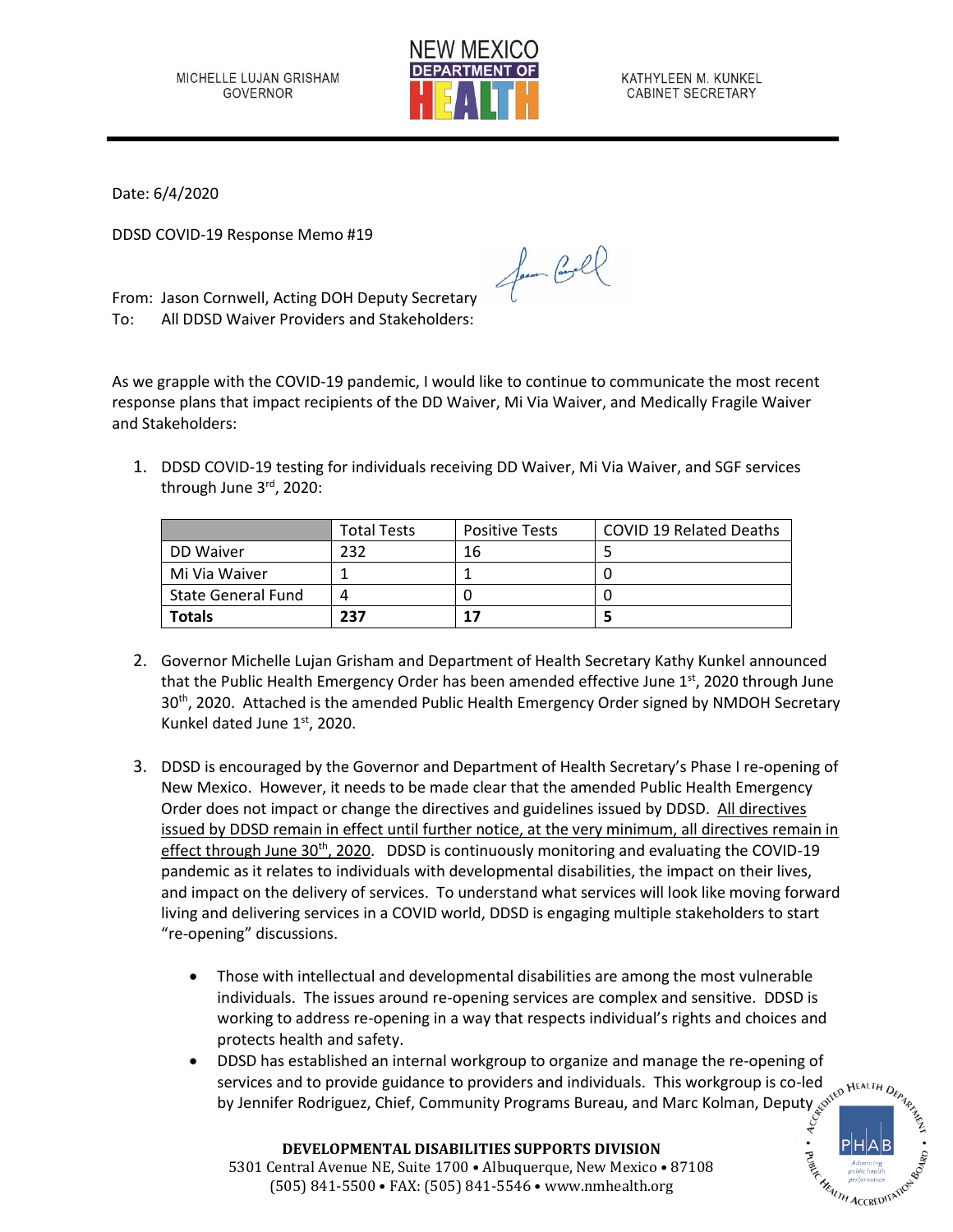Director. The committee is meeting with constituents in a two-pronged approach; (1) a listening session will be held Friday June  $5<sup>th</sup>$  with Advocacy Partners representing the multiple advocacy and professional groups, and (2) program-specific meetings are being held to address more detailed issues. These program-specific areas include, Residential, Employment and Day Programs, Therapies (BSC/PT/OT/SLP), Nutrition/Nursing, Case Management/Consultants, Training, and the Family Infant Toddler Program.

- 4. DDSD issued COVID-19 Response Memo #4 on March 20<sup>th</sup>, 2020 which included the restriction of home access for all visitors including non-medical health care providers, vendors, case managers, consultants, clinicians, therapists, behavior support consultants, families, friends, and guardians. These restrictions remain unchanged and are still effective. All agencies are expected to adhere to this directive. DDSD fully recognizes the hardship this may place on individuals, family, friends, and overall support system for each person. However, continuing to Stay Home and limit all visits remains one of the most effective strategies to reduce and/or stop the spread of COVID-19. If a guardian or family member decides to "pick-up" or remove an individual from services, this has the potential to increase COVID-19 exposure to the individual and the housemate(s) of that individual. Provider agencies should inform guardians and family members that if they decide to remove someone from services (for any length of time) the individual will be required to remain with that individual or family member for a period of 10-14 days and not be able to return to the service Provider agency until the individual has been tested and receives a negative COVID-19 test result.
- 5. New Mexico Department of Health Rapid Response Team: The Department of Health has implemented a "Rapid Response Team" for all places of employment who have an employee that tests positive for COVID-19. For the purposes of services administered by DDSD, places of employment include any service delivery site including homes where an employee or agency subcontractor tests positive for COVID-19. If an agency has an employee or sub-contractor test positive for COVID-19, the agency will receive the following information initiating the DOH Rapid Response Team process.
	- Email from DDSD informing the agency Director that an employee or agency subcontractor has tested positive for COVID-19.
	- The agency will receive a letter via email (please see attached example) from DDSD providing instruction to the agency on how to respond to the COVID-19 positive test for the employee or sub-contractor. The letter will contain the following instructions:
		- o That all employees have been tested for COVID-19 and that all employees will be re-tested in 7-10 days, if warranted by NMDOH. A list of employees' first name, last name, and date of birth will be provided.
		- o The agency has disinfected the work site and/or facility and/or home in accordance with the enclosed *COVID-19 Safe Practices for Individuals and Employers* handbook, and any additional OSHA or Centers for Disease Controls standards applicable to your particular industry prior to the recommencing of business activities; and
		- o That an employee safety plan is in place to ensure employees are adequately protected from COVID-19 upon return to the workplace/home, including provisions for adequate personal protective equipment if necessary. The enclosed *COVID-19 Safe Practices for Individuals and Employers* handbook provides industry specific guidance to adhere to.